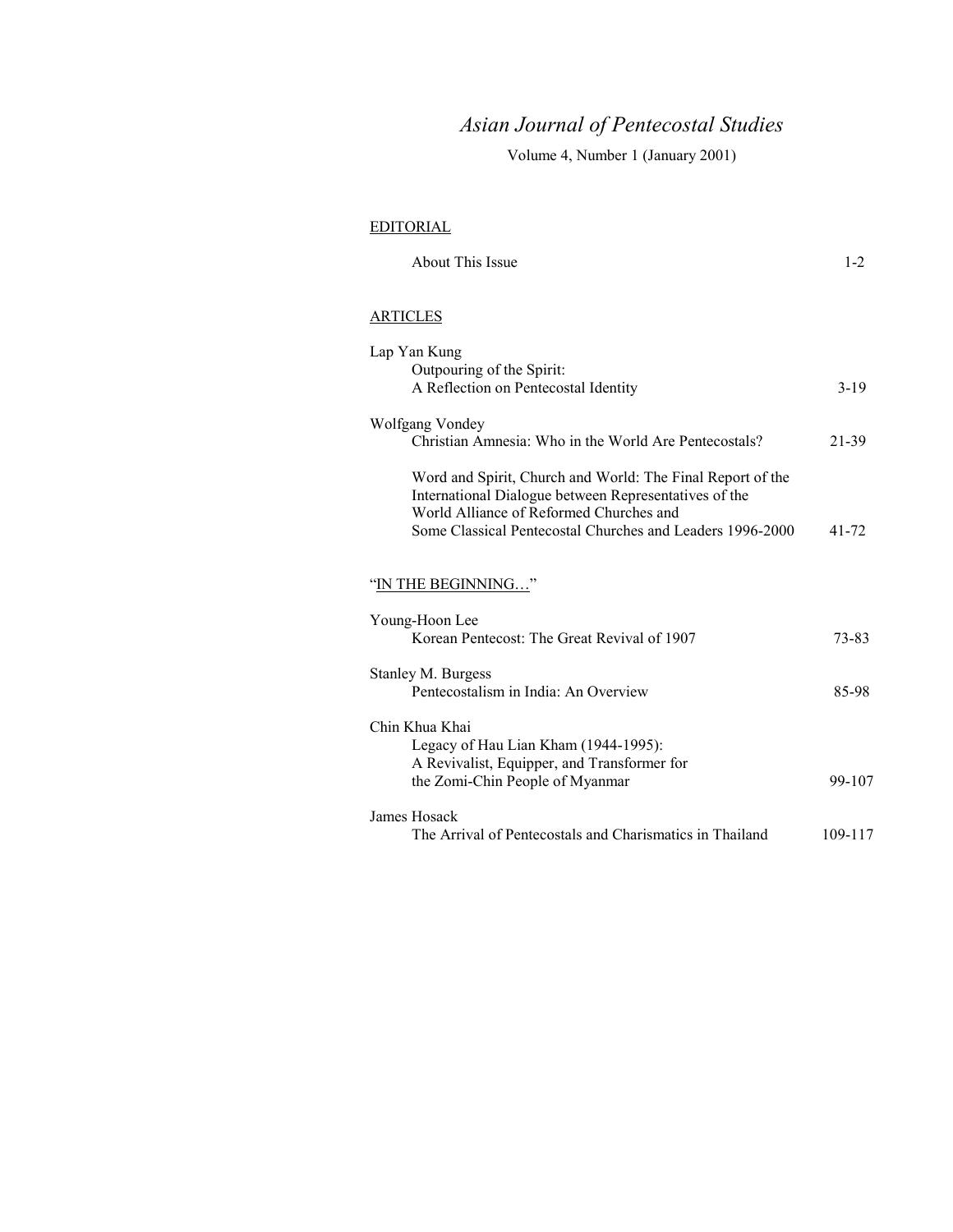| Trinidad E. Seleky                                   |         |
|------------------------------------------------------|---------|
| Six Filipinos and One American:                      |         |
| Pioneers of the Assemblies of God in the Philippines | 119-129 |
| A History of the Pentecostal Movement in Indonesia   | 131-148 |
| <b>CONTRIBUTORS</b>                                  | 149     |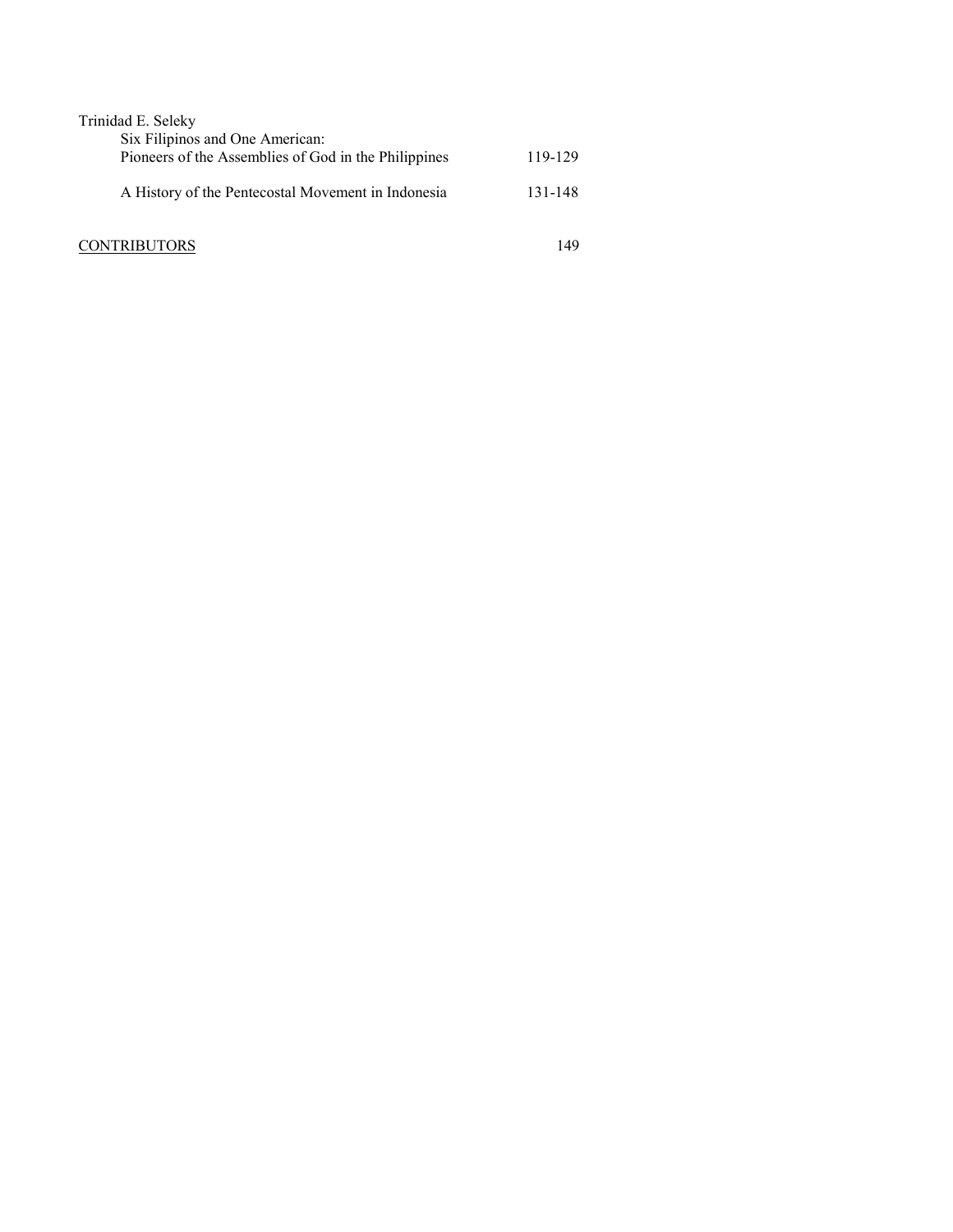#### *Asian Journal of Pentecostal Studies*  ISSN 0118-8534 Vol. 4, No. 1 (January 2001)

#### William W. Menzies (Editor), Wonsuk Ma (Associate Editor)

Editorial Board: Simon Chan (Trinity Theological College, Singapore), Paul Elbert (Lee University, USA), Gordon D. Fee (Regent College, Canada), Robert P. Menzies (Asia Pacific Theological Seminary, Philippines), Russell P. Spittler (Fuller Theological Seminary, USA), Vinson Synan (Regent University, USA), Yeow Choo Lak (Association of Theological Education in South East Asia, Philippines)

Editorial Assistance (for this issue): Kathy Baxter, Donna Brown, Chang-soo Kang, Shanon Nobles

*Asian Journal of Pentecostal Studies* is published twice per year (January and July) by the Faculty of Asia Pacific Theological Seminary, P.O. Box 377, Baguio City 2600, Philippines. Part or whole of the current and previous issues may be available through Internet (http://www.apts.edu/ajps). Views expressed in the *Journal* reflect those of the authors and reviewers, and not the views of the editors, the publisher or the participating institutions.

#### © *Asia Pacific Theological Seminary, 2001*

Copyright is waived where reproduction of material from this *Journal* is required for classroom use or course work by students.

PARTICIPATING INSTITUTIONS: Educational or research institutions that are interested in participating in the *Journal* ministry are encouraged to write to the *Journal* office. The following are participating institutions of the *Journal*:

*Asian Seminary for Christian Ministry*, Makati, Philippines (Dr. Miguel Alvarez) *Assemblies of God Bible College*, Singapore (Rev. John Ollis) *Bethesda Christian University*, Anaheim, CA, USA (Dr. Young-Hoon Lee) *Central Bible College,* Tokyo, Japan (Dr. Koichi Kitano) *Harvest Bible College*, Melbourne, Australia (Dr. Kameel Majdali) *Korea Gospel Theological Seminary*, Taejon, Korea (Dr. Yeol-Soo Eim) *International Theological Institute*, Seoul, Korea (Dr. Sam-Hwan Kim) *Sekolah Tinggi Teologi Satybhakti*, Malang, Indonesia (Rev. Manase Rumkeny) *Southern Asia Bible College*, Bangalore, India (Dr. A. Chacko George)

THE *JOURNAL* SEEKS TO PROVIDE A FORUM: to encourage serious theological thinking and articulation by Pentecostals/Charismatics in Asia; to promote interaction among Asian Pentecostals/Charismatics and dialogue with other Christian traditions; to stimulate creative contextualization of the Christian faith; and to provide a means for Pentecostals/Charismatics to share their theological reflection.

(Continue on back inside cover)